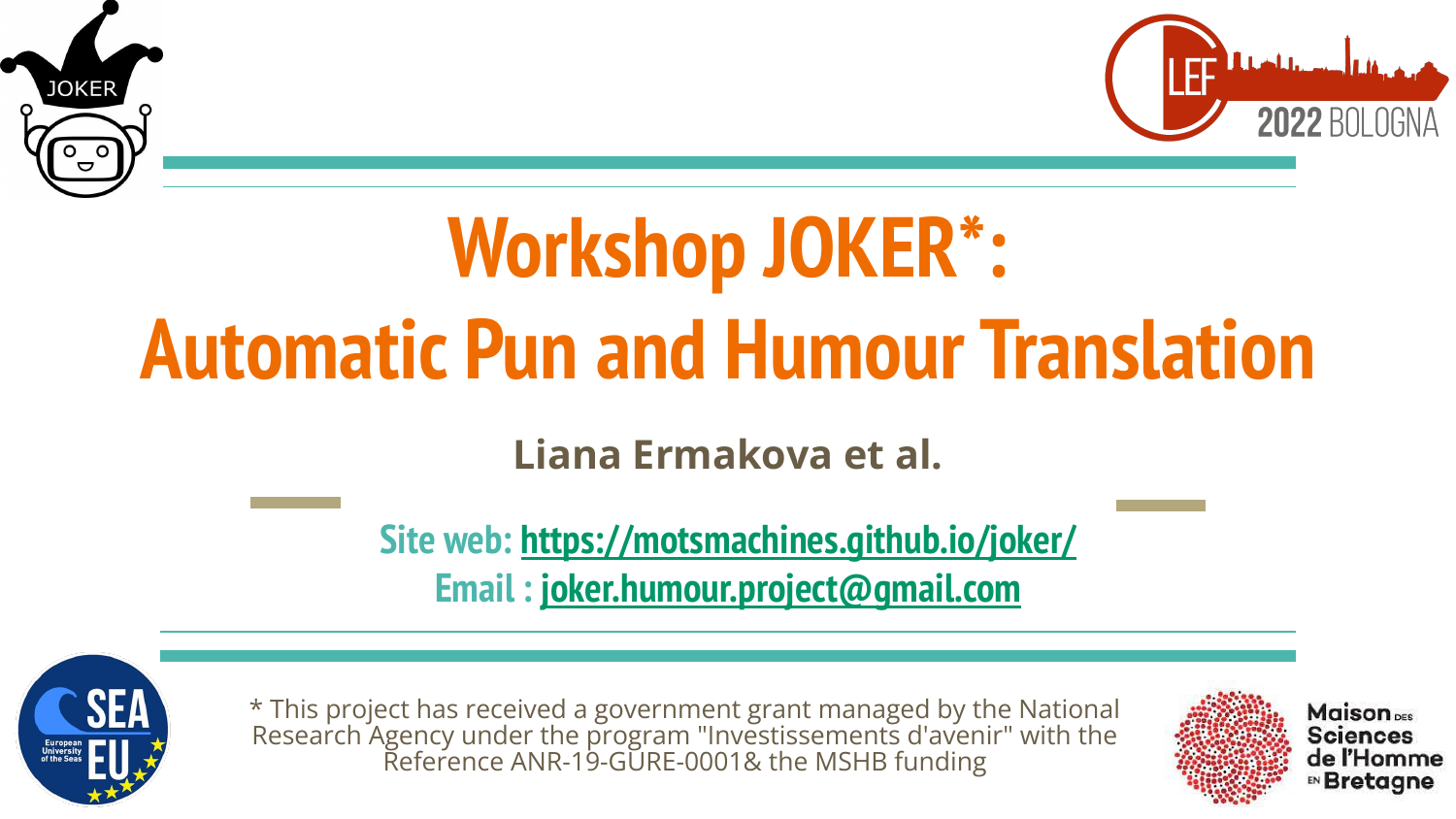### **Motivation**



Humor remains one of the most difficult aspects of intercultural communication & translation:

- cultural references
- creativity, syntactic and lexicographic features of languages

#### **Puns**

- a common source of humor in jokes and comedy shows
- novels, poems and plays
- social listening & reputation monitoring
- dialogue systems
- recommendation systems
- fake news and hate speech detection
- used for their attention-grabbing or mnemonic value in titles, place names, organizations, advertising, etc.

Technical & evaluation challenges:

- Metrics based on vocabulary overlap are not applicable to evaluate creative language translation
- No parallel data for pun translation exists
- step forward in the automation of humor localization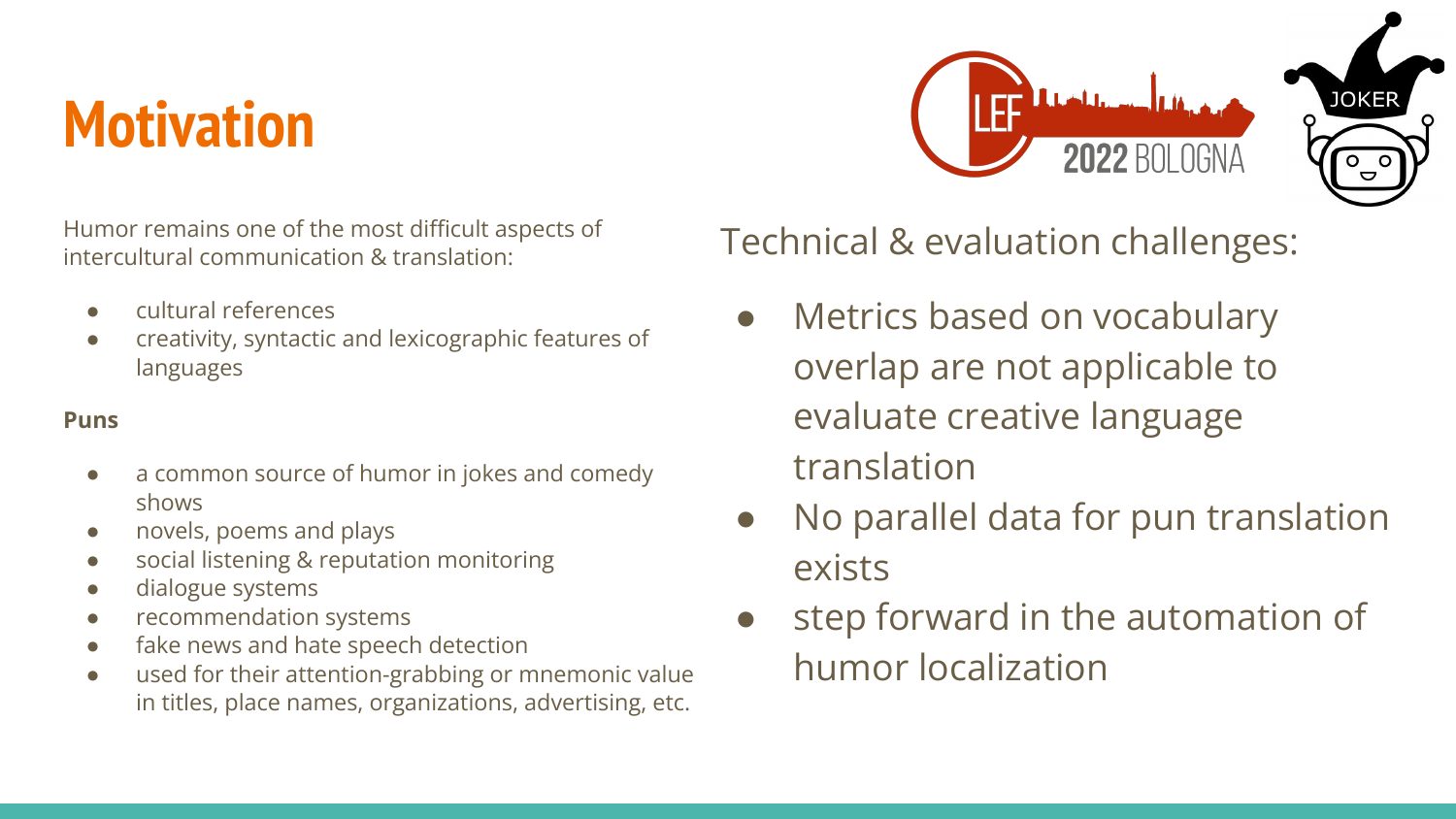



| <b>ENGLISH - DETECTED</b>                                                                                  | FRENCH | $ENGLISH$ $\vee$ |          | $\overline{a}$ | ENGLISH                    | <b>FRENCH</b> | RUSSIAN                                                                                     | $\vee$ |
|------------------------------------------------------------------------------------------------------------|--------|------------------|----------|----------------|----------------------------|---------------|---------------------------------------------------------------------------------------------|--------|
| That's the reason they're called lessons,<br>the Gryphon remarked, because they<br>lessen from day to day. |        |                  | $\times$ |                | diminuent de jour en jour. |               | C'est la raison pour laquelle on les appelle<br>leçons, remarqua le Griffon, parce qu'elles |        |
|                                                                                                            |        |                  |          |                |                            |               |                                                                                             |        |

**C'est la raison pour quoi l'on appelle ça des cours, fit observer le Griffon : parce qu'ils**  deviennent de jour en jour plus courts.

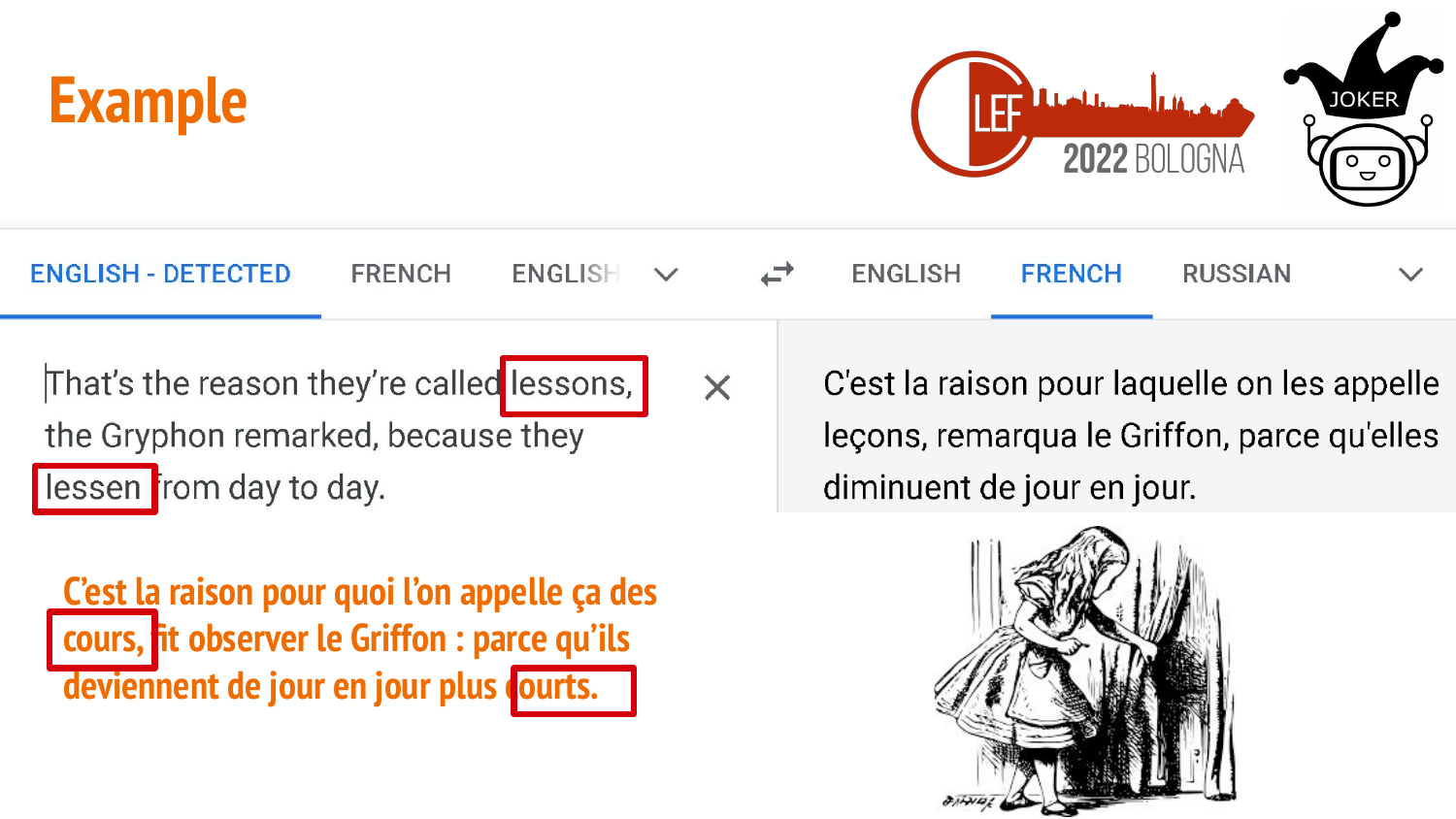### **Pilot tasks**



#### ● **Pilot task 1:**

- Classify and explain a given punning construction in a proper noun or a neologism
- Evaluation metrics:
	- Classification accuracy
	- Explanation exact match (against the gold-standard)
- **Pilot task 2:**
	- Translate a given punning construction in a proper noun or a neologism from English into French
- **● Pilot task 3:** 
	- Translate a given punning phrase from English into French
- **● Unshared task:**
	- We welcome any submission that uses our data!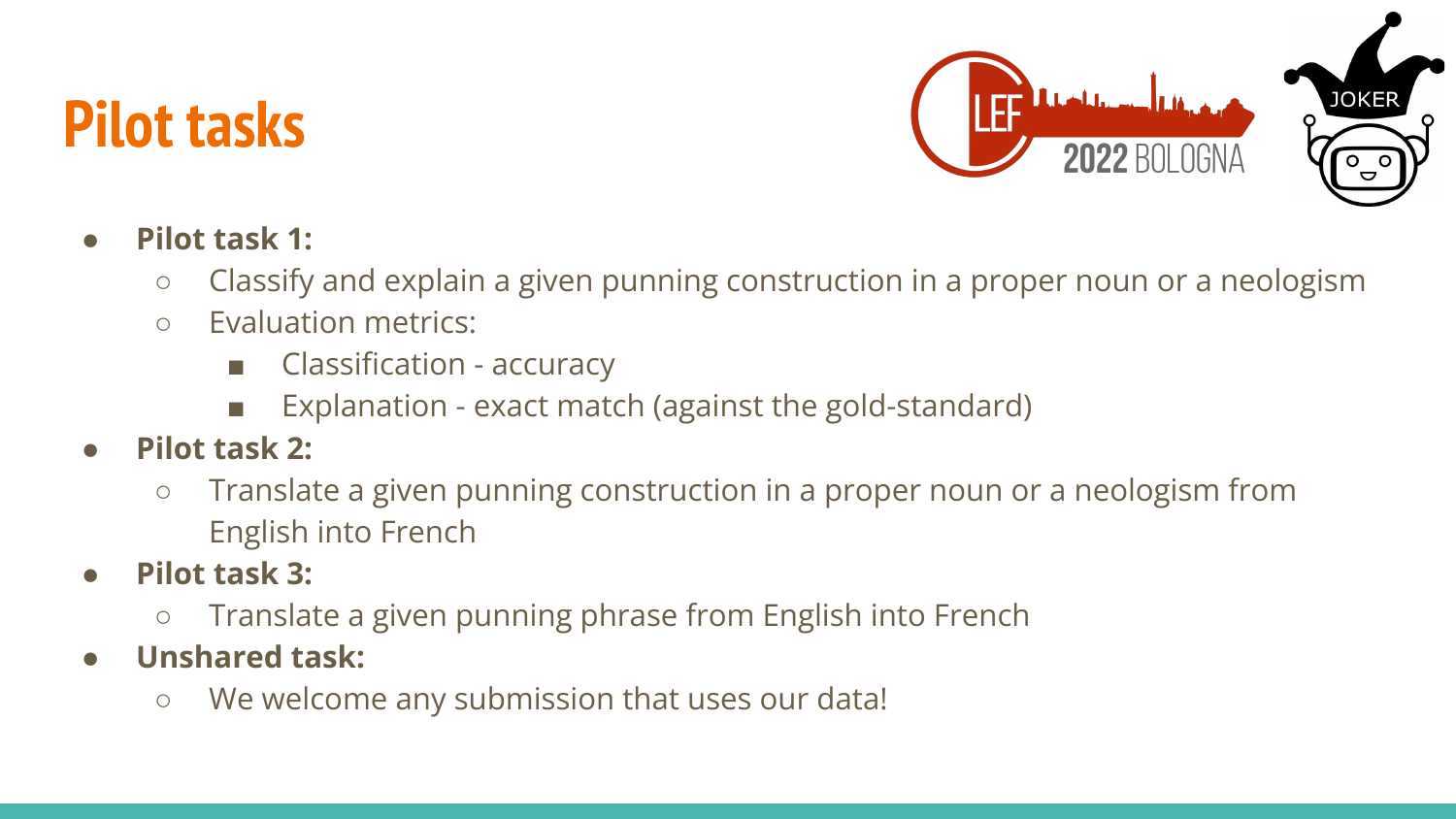



CENTRO DE ESTUDOS HUMANÍSTICOS DA UNIVERSIDADE DO MINHO



Sílvia Araújo

**Fabio Regattin** 

**Claudine Borg** 

Gordan Matas

L-Università

ta' Malta

● Ġorġ Mallia

● Monika Bokiniec

UNIVERSITY OF GDANSK





**Hum anitie**

**s**

- Radia Hannachi
- Benoît Jeanjean
- Gaëlle Le Corre
- Élise Mathurin
- Mohamed Saki
- Adrien Couaillet
- Ludivine Grégoire
- Orlane Puchalski
- **AI** Liana Ermakova
	- Anne-Gwenn BOSSER **FRIGHELLE OTHIGENIEURS DE BREST** OF Tristan Miller



Université de Bretagne Occidentale